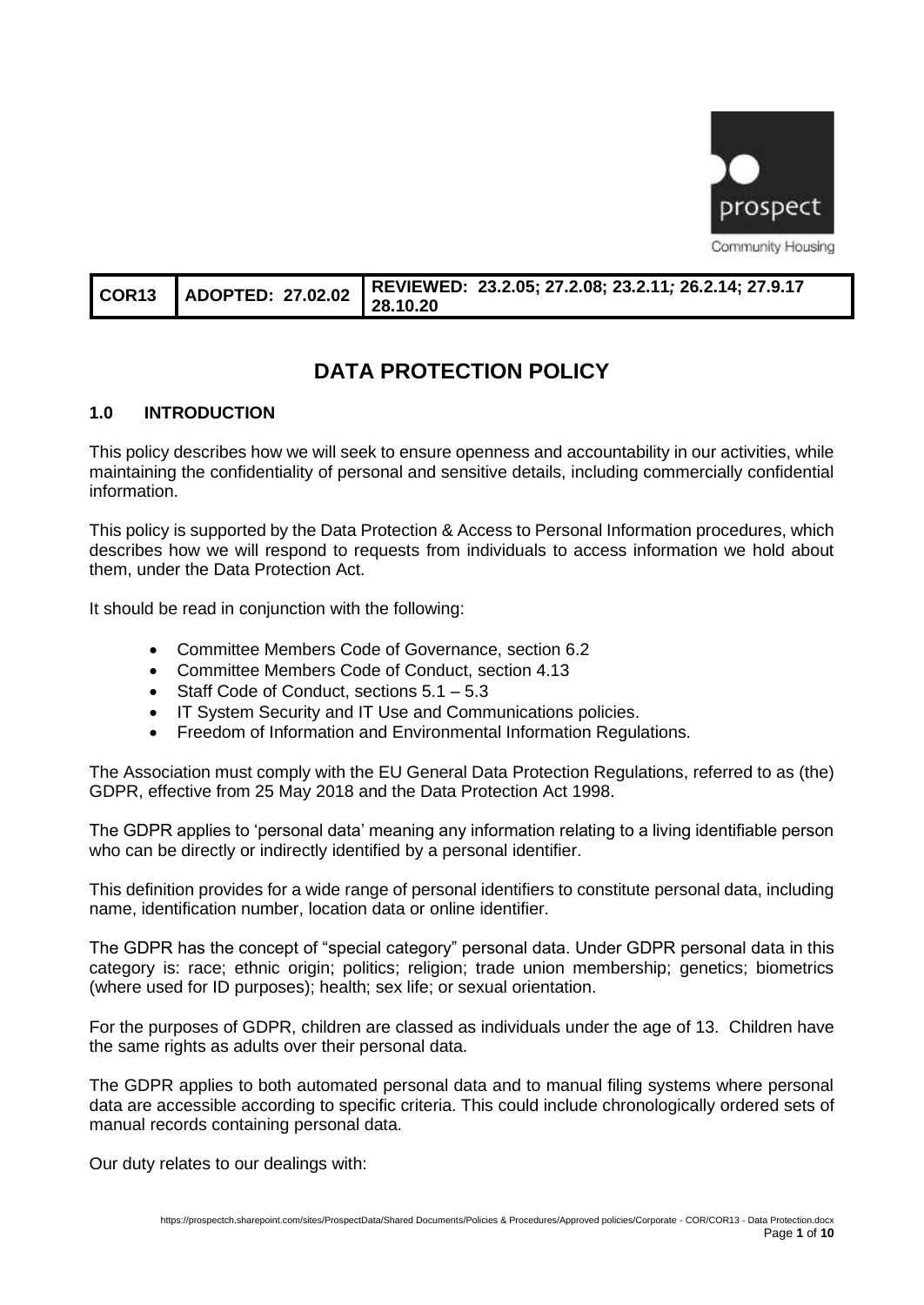- applicants, tenants and factored owners;
- our staff, committee members and other members of the public;
- all the local and national agencies and authorities which we currently deal with;
- all commercial contacts.

# **2.0 COMPLIANCE**

The Association will only use personal data where strictly necessary and will rely on an appropriate lawful basis for processing personal data.

The Association will maintain registration with the Information Commissioner's Office referred to as (the) ICO, in accordance with the requirements of the GDPR.

The Association will have a dedicated Data Protection Officer (DPO).

All staff will receive necessary training in the operation of the GDPR as it relates to their specific duties, and in the maintenance of the confidentiality and security of the manual and computer information that we hold.

The Association will implement measures that meet the principles of data protection by design (designing projects, processes, products or systems with privacy in mind at the outset) and data protection by default.

The Association will use data protection impact assessments to help identify and reduce the data protection risks of its projects and meet individuals' expectations of privacy.

The Association will have reporting procedures in the event of a data breach or potential breach occurring.

# **3.0 OPENNESS**

Our aim is to conduct our activities openly and to make information publicly available unless there are justifiable reasons for withholding it.

We will fully comply with legislation regarding making information available. This will include compliance with FOI and EIRS.

Prospect will make available a broad range of information in accordance with the Freedom of Information (FOI) and Environmental Information Regulations (EIRS).

# **4.0 CONFIDENTIALITY**

## **4.1 Collecting and holding information**

We recognise that:

- we need to collect and hold information about individuals e.g. applicants, tenants, employees – and about the range of groups, external organisations, contractors and suppliers etc. that we deal with;
- we have a responsibility to ensure that all the information we collect is held securely and is only accessed and used by those employees who need to do so as part of their duties.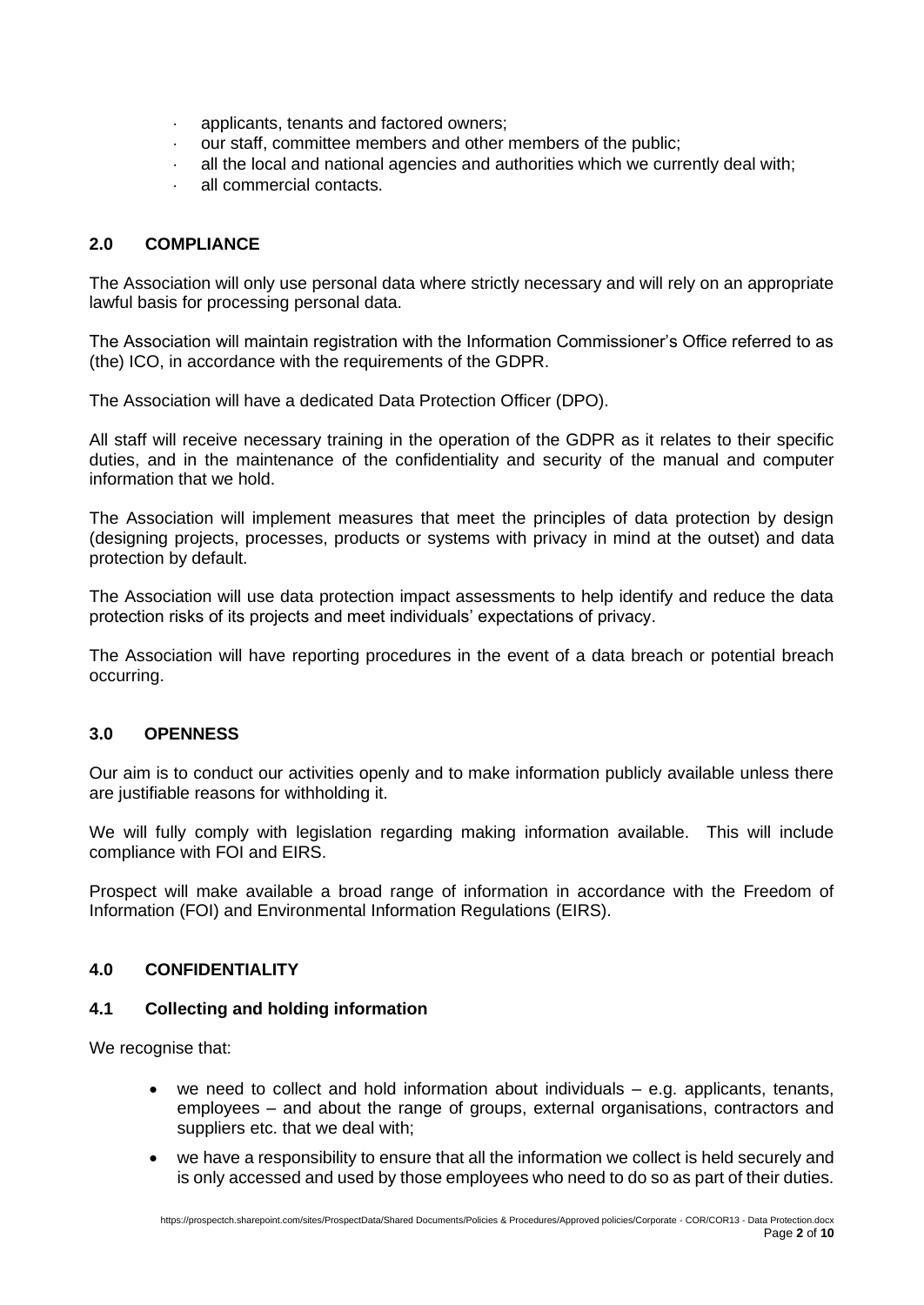# **4.2 Manual records**

Manual records containing information covered by the GDPR will be stored as detailed in the Data Protection Procedure, with access being restricted to those employees who require the information for their duties.

Keys for cabinets, cupboards etc. holding personal files will either be held by a specific post-holder or kept in a secure location accessible only by authorised employees.

# **4.3 Computer records**

Personal and sensitive information held on computers will be stored and accessed as detailed in the IT System Security policy, with access being restricted to those employees who require the information to carry out their duties.

The approval of levels of access and the advice regarding passwords will be as described in the IT System Security policy and procedure.

# **4.4 Office security**

The office will be locked and the alarm system set when no staff are present, and the alarm system will be linked to a central control station. Out with the publicised office opening hours, when employees are in the building:

- public access to the office will only be possible by arrangement;
- if there are less than two employees on the ground floor the main external security door will normally be locked, unless there is a meeting taking place in which case it may be left open with the glass door locked.

Visitors will not be permitted access to any part of the office past Reception unless invited by an employee who is then responsible for making sure that they do not have access to any personal information.

# **4.5 Requests to access data**

As permitted by the GDPR and related statutory regulations, we will comply with requests for access to information we hold about individuals, so long as the request is from the individual concerned or someone authorised to apply on their behalf.

Requests will be dealt with as detailed in the Data Protection & Access to Personal Information procedure supporting this policy.

# **4.6 Sharing data with others**

To comply with the GDPR we will not normally pass on information we hold to any other individual or organisation without the written permission of the person concerned. The main exceptions will be where the passing on of such information is:

• covered by an agreement, protocol or contract that complies with the principles of the GDPR, which has been entered into with third parties with whom our staff need to share information;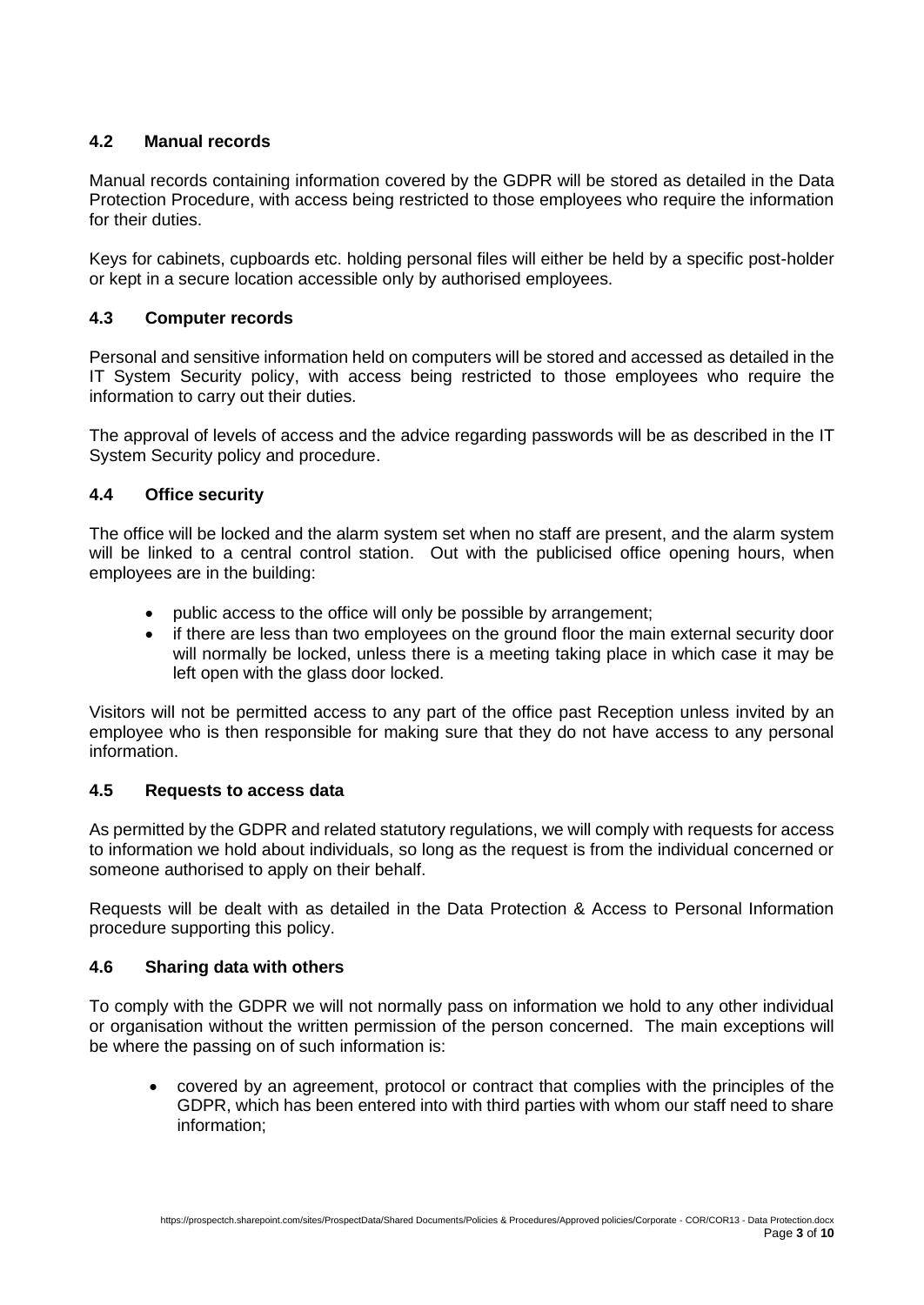• permitted by law, e.g. where a Police investigation into criminal activity requires the divulging of information we hold, including where such a request is accompanied by a Court Order.

The Association does not permit the transfer of personal data outside the European Union. Additionally, the Association's data-sharing agreements with third-party organisations expressly forbids data processors transferring data that the Association controls outside the European Union.

We will ensure that any contract with a company providing a service includes a 'non-disclosure' clause covering any personal or sensitive data company staff may be given access to in the course of their work.

We will ensure that, apart from the exceptions described below, all reports to the Management Committee relating to applicants, tenants or employees are anonymous, i.e. that individual names do not appear.

The exceptions will be where identification is essential or unavoidable in the Committee's consideration of the matter, e.g. when hearing an employee's appeal against disciplinary action, or a tenant's attendance to appeal against a decision made by staff.

We will ensure that in making any information available to the media or other agencies, the anonymity of individuals is maintained, unless written permission is obtained in advance for names to be released or individuals to be identified.

# **4.7 Financial and other management information**

We will apply the principles described above regarding personal and sensitive information to all financial and general management information.

In accordance with the Committee Members' Code of Governance and Code of Conduct, and our Committee Standing Orders, the proceedings of the Management Committee or Working Group meetings will be regarded by all present as being confidential.

The minutes of meetings that become the publicly available record, in addition to ensuring that individuals are not identified, will not include 'commercially sensitive' information, for example:

- the results of tendering exercises, where tenderer's names are linked to the amount of their bid – the name of the successful tenderer only will be minuted;
- financial details relating to agreements with lenders regarding loans to the Association – the name of the lender and amount borrowed will be minuted;
- details of claims against contractors or suppliers, or claims against the Association by them, particularly where such claims are subject to legal action, or details of disputes with contractors or suppliers before legal action is taken – a general reference to the matter will be minuted;
- details of discussions with the Scottish Housing Regulator regarding the financial position of the Association – a general reference to any meeting will be minuted.

# **4.8 Use of information, breach of confidentiality and subject consent**

All information held by us will only be used for the purposes for which it has been obtained, or other legitimate purposes allowed by the GDPR. In particular, Committee Members and employees will not use any information obtained in the carrying out of their duties for personal gain, or pass any such information on to any other person who might use it in such a way.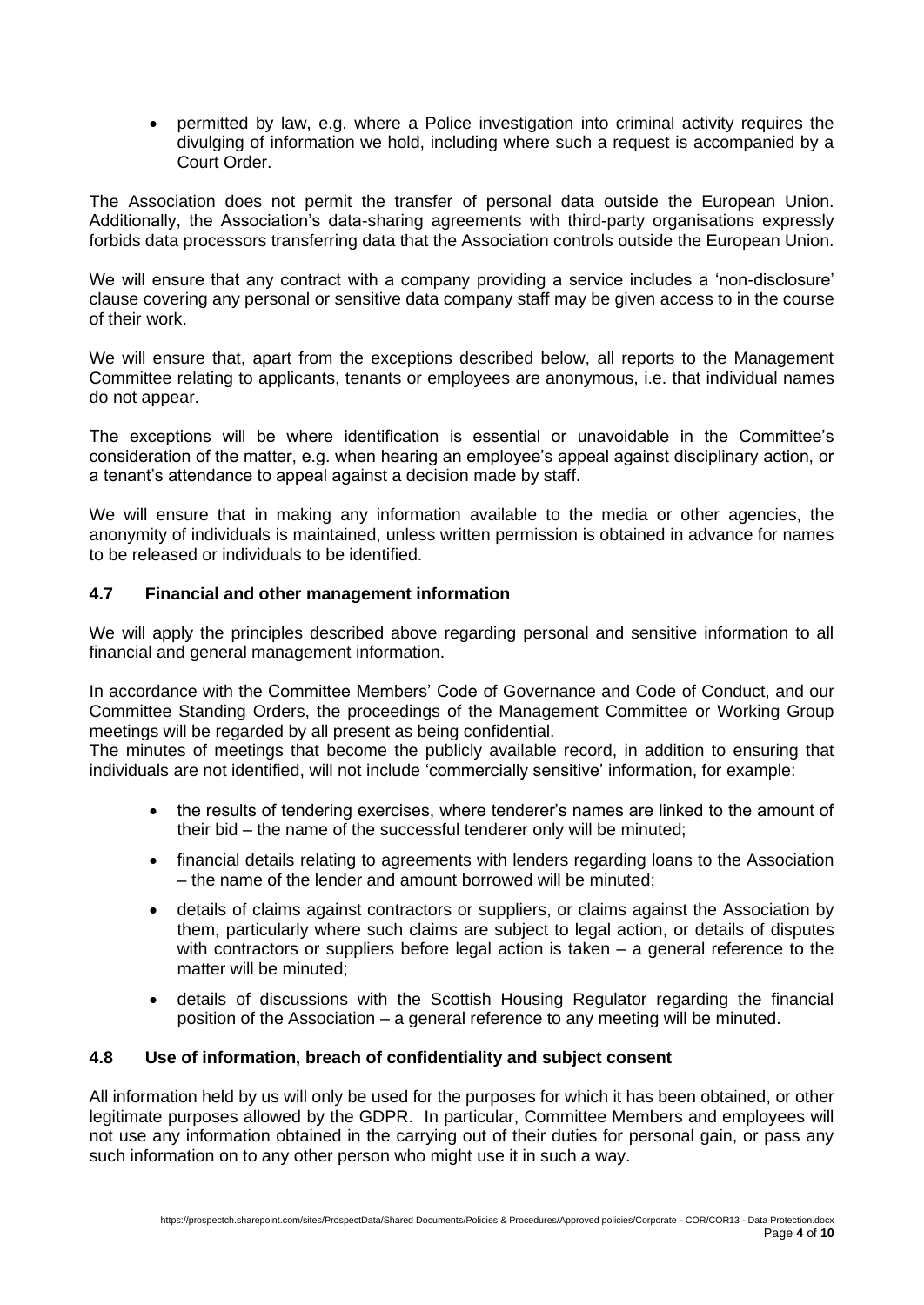Any breach of confidentiality by a Committee Member will be dealt with in accordance with the Committee Members Code of Conduct.

Any breach of confidentiality by an employee will be dealt with under our Disciplinary policy and procedures.

We recognise that individuals have the right to choose how they want their personal information to be used. We will have a variety of Fair Processing Notices to cover different aspects of our work. These will be publicised to our tenants and other service users.

## **4.9 Use of data for research purposes**

If we are considering using personal data for research purposes, we will always consider whether it is necessary to process that data in order to achieve the research purpose. If such processing is necessary, then provided the data has been obtained fairly and lawfully it may be used for research purposes under the GDPR

We will use data collected for one piece of research for other research only with the consent of the data subject(s). We will ensure that there will be no direct consequences for the individuals who have taken part in the research, and that their personal data will not be processed in a way that could cause damage or distress to any data subject.

Wherever possible we will anonymise the names of research subjects so that individuals cannot be identified.

### **4.10 Retention of data**

As part of the Data Protection Procedure we will have a data retention schedule that sets out the period of time that we will keep data for. This information, where appropriate, will be included in the relevant Privacy Notice.

When data is no longer required it will be disposed of securely as set out in the Data Protection Procedure.

# **5.0 IMPLEMENTATION AND REVIEW**

The Director is responsible for ensuring that this policy is implemented as required by Committee Members and all staff.

The Association's Data Protection Officer, responsibilities include ensuring that all employees are kept up to date with current data protection regulations and good practice.

The Director will ensure that this policy is reviewed by the Management Committee at least every 3 years.

Reviewed by the Management Committee on 28 October 2020

Next review due by: October 2023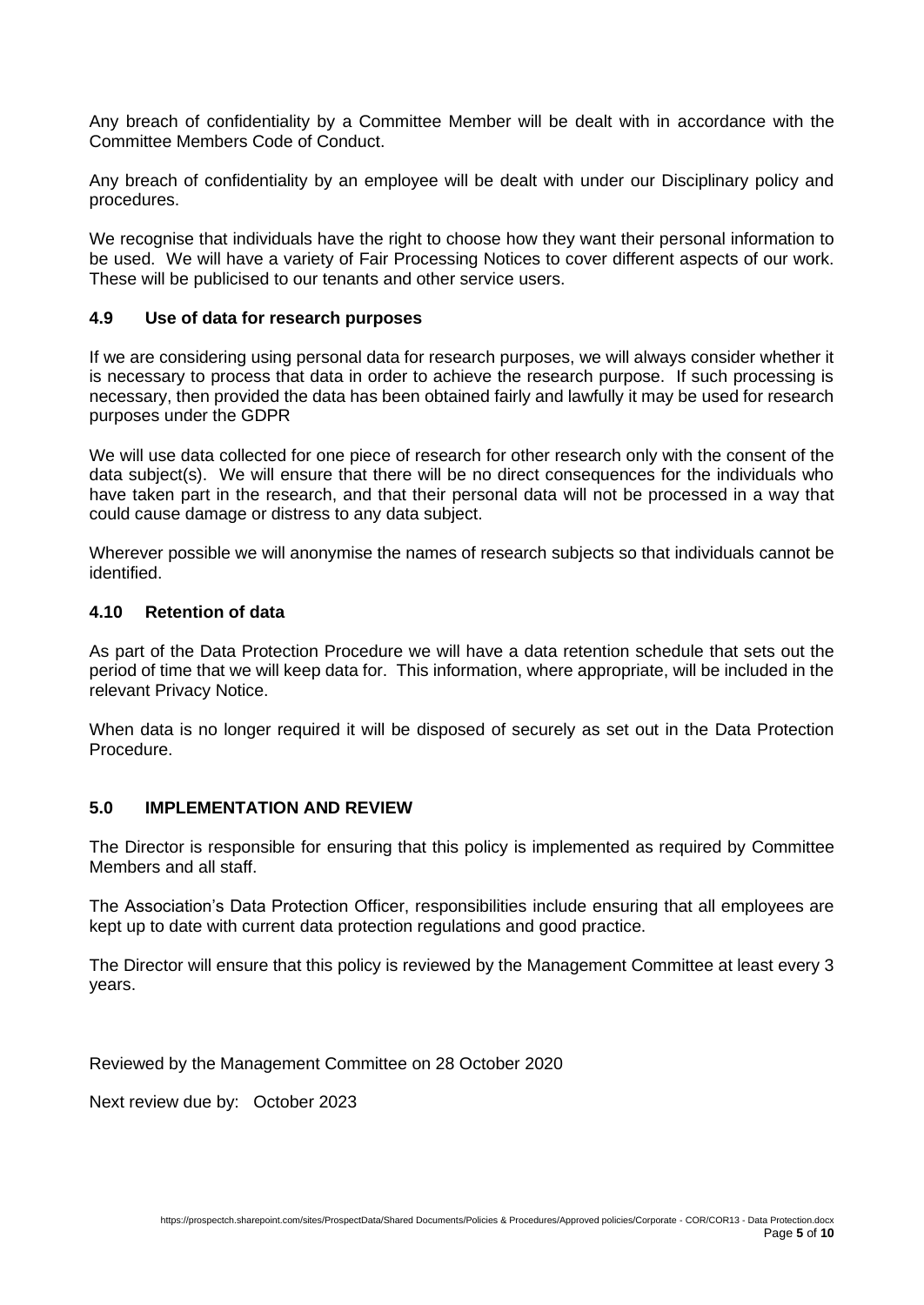#### **GDPR - Principles**

The following principles are set out in the GDPR, and it is a requirement under Article 52 that they are followed by organisations.

(a) processed lawfully, fairly and in a transparent manner in relation to individuals;

(b) collected for specified, explicit and legitimate purposes and not further processed in a manner that is incompatible with those purposes; further processing for archiving purposes in the public interest, scientific or historical research purposes or statistical purposes shall not be considered to be incompatible with the initial purposes;

(c) adequate, relevant and limited to what is necessary in relation to the purposes for which they are processed;

(d) accurate and, where necessary, kept up to date; every reasonable step must be taken to ensure that personal data that are inaccurate, having regard to the purposes for which they are processed, are erased or rectified without delay;

(e) kept in a form which permits identification of data subjects for no longer than is necessary for the purposes for which the personal data are processed; personal data may be stored for longer periods insofar as the personal data will be processed solely for archiving purposes in the public interest, scientific or historical research purposes or statistical purposes subject to implementation of the appropriate technical and organisational measures required by the GDPR in order to safeguard the rights and freedoms of individuals;

(f) processed in a manner that ensures appropriate security of the personal data, including protection against unauthorised or unlawful processing and against accidental loss, destruction or damage, using appropriate technical or organisational measures.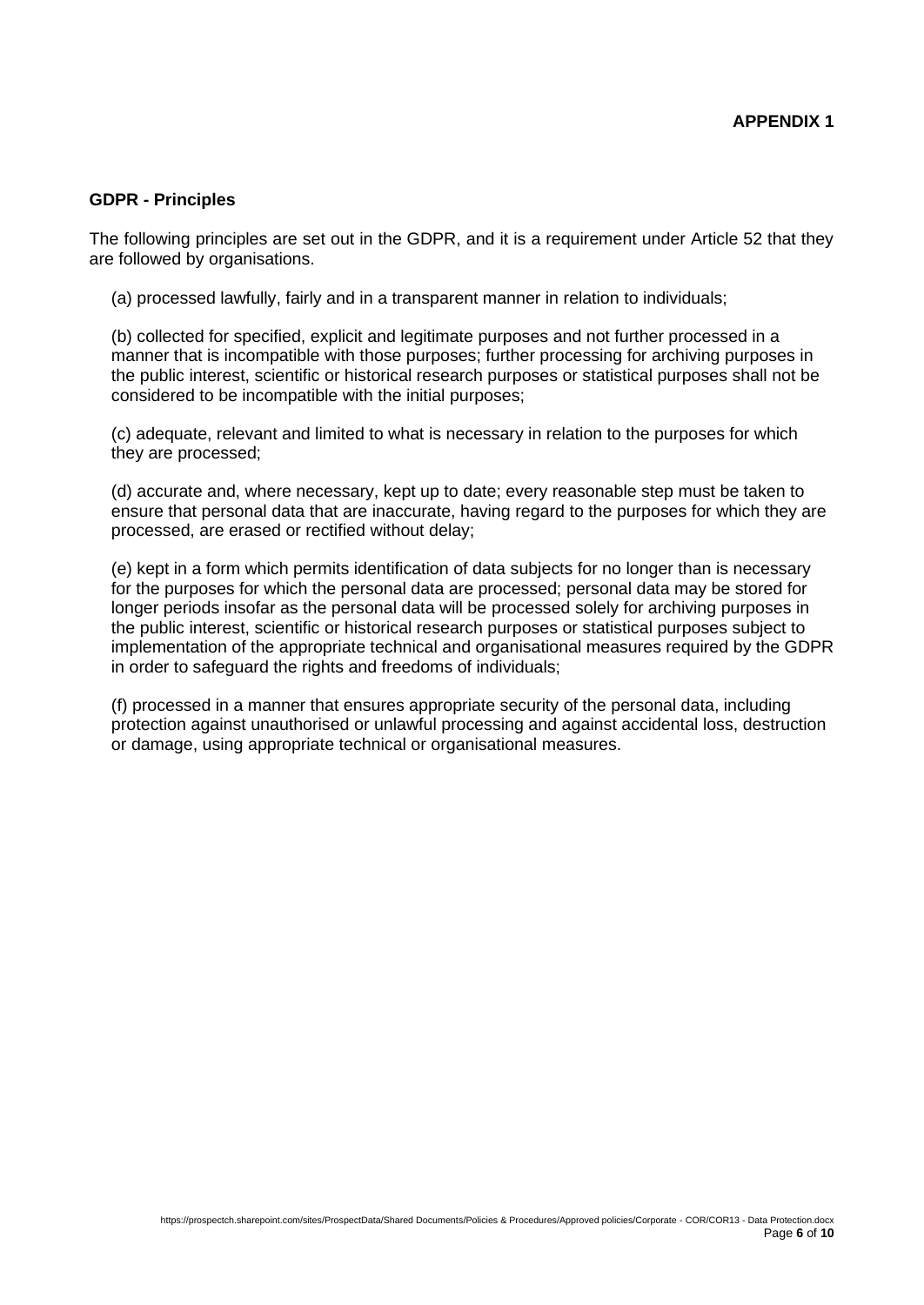

# **PROSPECT EQUALITY IMPACT ASSESSMENT RECORD**

| Title of policy/ practice/ strategy | Data Protection       |               |
|-------------------------------------|-----------------------|---------------|
| <b>Department</b>                   | Corporate             |               |
| Who is involved in the EQIA?        | <b>Brendan Fowler</b> |               |
| Type of policy/ practice/ strategy  | <b>New</b><br>$\Box$  | Existing<br>⊠ |
| Date completed                      | 07/10/20              |               |

# **Stage 1: Screening Record**

## *What is the main purpose of the policy?*

The policy sets out our approach to data protection, covering both legislation (current and future) and good practice.

#### *Who will the policy benefit and how?*

This policy affects anyone for whom Prospect holds personal information. This includes applicants, tenants, factored owners, suppliers and staff members.

# *For each equality group, does or could the policy have a negative impact?*

| <b>Protected characteristic</b>          | <b>Negative</b> | Positive/no impact | Don't know |
|------------------------------------------|-----------------|--------------------|------------|
| Age                                      |                 | 区                  |            |
| <b>Disability</b>                        |                 | 区                  |            |
| Gender reassignment                      |                 | 区                  |            |
| Marriage & civil partnership             |                 | 区                  |            |
| Pregnancy & maternity                    |                 | 区                  |            |
| Race                                     |                 | 区                  |            |
| Religion or belief (including no belief) |                 | 区                  |            |
| <b>Sex</b>                               |                 | 区                  |            |
| Sexual orientation                       |                 | 区                  |            |

If you answered negative or don't know to the above question you should consider doing a full EQIA.

# *Are there any potential barriers to implementing the policy?*

Barriers would relate to a lack of staff awareness. This will be tackled through staff involvement in the development of procedures, and staff training.

|                          | -- | NC |
|--------------------------|----|----|
| Is a full EQIA required? | ⌒  |    |

# *If you answered no to the above question explain why a full EQIA is not required:*

| No impact on equalities identified: |  |
|-------------------------------------|--|
| Other:                              |  |
|                                     |  |
|                                     |  |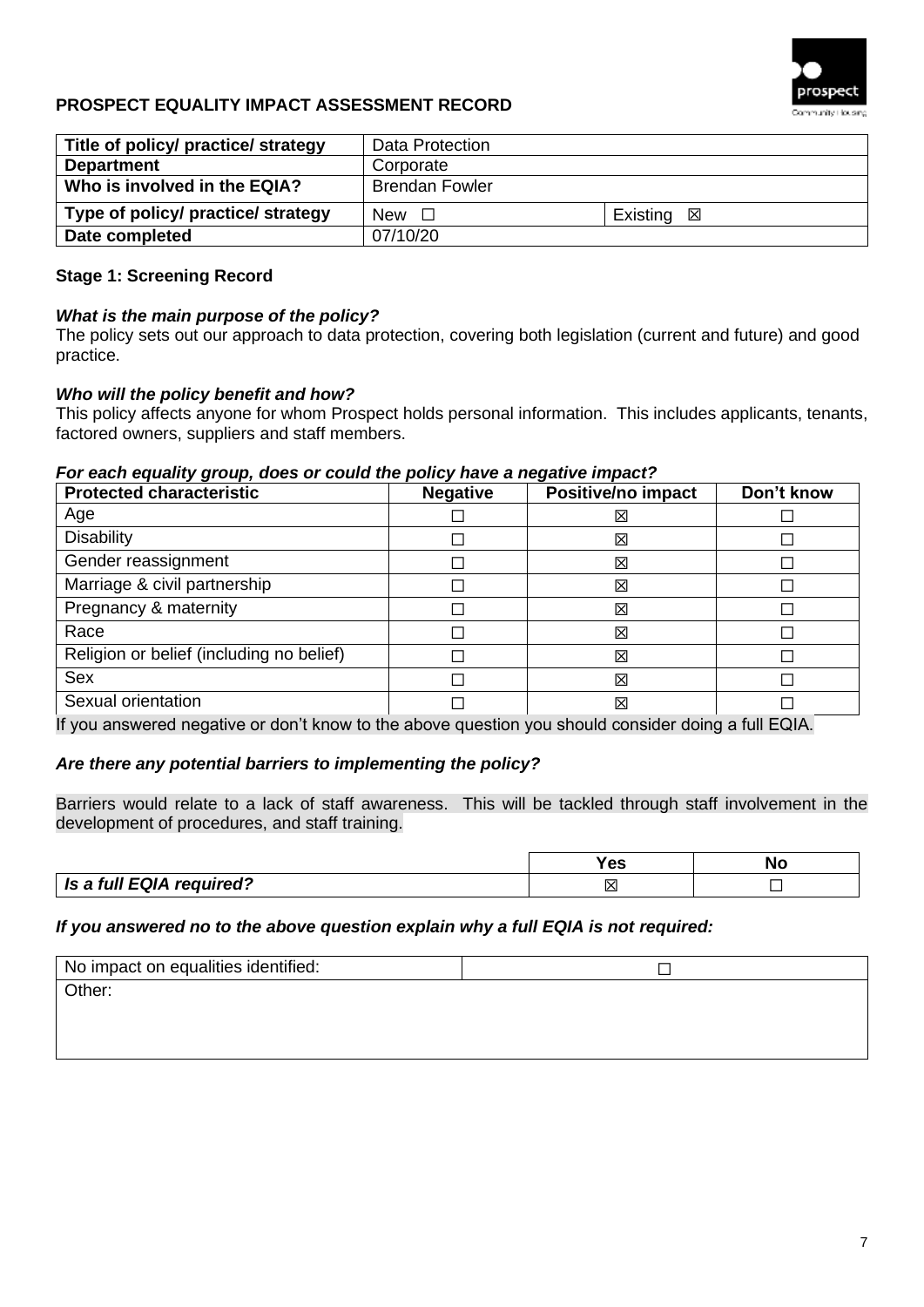# **Stage 2: Data and evidence gathering, involvement and consultation**

Include here the results of your evidence gathering, including qualitative and quantitative data and the source of that information, whether national statistics, surveys or consultations with relevant equality groups.

| <b>Source</b>                | <b>Qualitative evidence</b>    | <b>Quantitative evidence</b> | <b>Which protected</b>              | <b>Gaps identified/ action taken</b> |
|------------------------------|--------------------------------|------------------------------|-------------------------------------|--------------------------------------|
|                              | provided                       | provided                     | characteristics are covered?        |                                      |
| Management information       |                                | Annual staff and             | Age, disability, gender,            | Membership data not collected.       |
| data                         |                                | committee equalities         | ethnicity. In some cases other      |                                      |
|                              |                                | data                         | protected characteristics           |                                      |
| Tenant satisfaction survey   |                                | Survey carried out in        | Age, disability, gender,            | Data becoming out of date.           |
|                              |                                | 2019                         | ethnicity. In some cases other      |                                      |
|                              |                                |                              | protected characteristics           |                                      |
| Committee, Equalities        | Equality related issues        |                              | Various                             |                                      |
| Working Group and            | identified and discussed       |                              |                                     |                                      |
| <b>Tenants Forum minutes</b> |                                |                              |                                     |                                      |
| Review of complaints         | Tenant/service user            | Statistical data on types    | All protected characteristics       |                                      |
| received                     | experience                     | of complaint                 |                                     |                                      |
| Observations/conversations   | Staff/committee/tenant/service |                              | All protected characteristics       |                                      |
| (anecdotal)                  | user levels of understanding,  |                              |                                     |                                      |
|                              | inclusive practice             |                              |                                     |                                      |
| Edinburgh Census 2011        |                                | Statistical data             | Age disability, gender,             | Data becoming out of date.           |
|                              |                                |                              | ethnicity, marital status, religion |                                      |
|                              |                                |                              | or belief.                          |                                      |
| EdIndex data                 |                                | Statistical data provided    | Age, disability, gender,            | Data becoming out of date.           |
|                              |                                | for individuals on the       | ethnicity. In some cases other      |                                      |
|                              |                                | housing waiting list         | protected characteristics.          |                                      |
| <b>SHR Annual Return on</b>  |                                | Statistical data on staff,   | Disability, ethnicity.              |                                      |
| Charter data                 |                                | committee and tenant         |                                     |                                      |
|                              |                                | profile for RSLs             |                                     |                                      |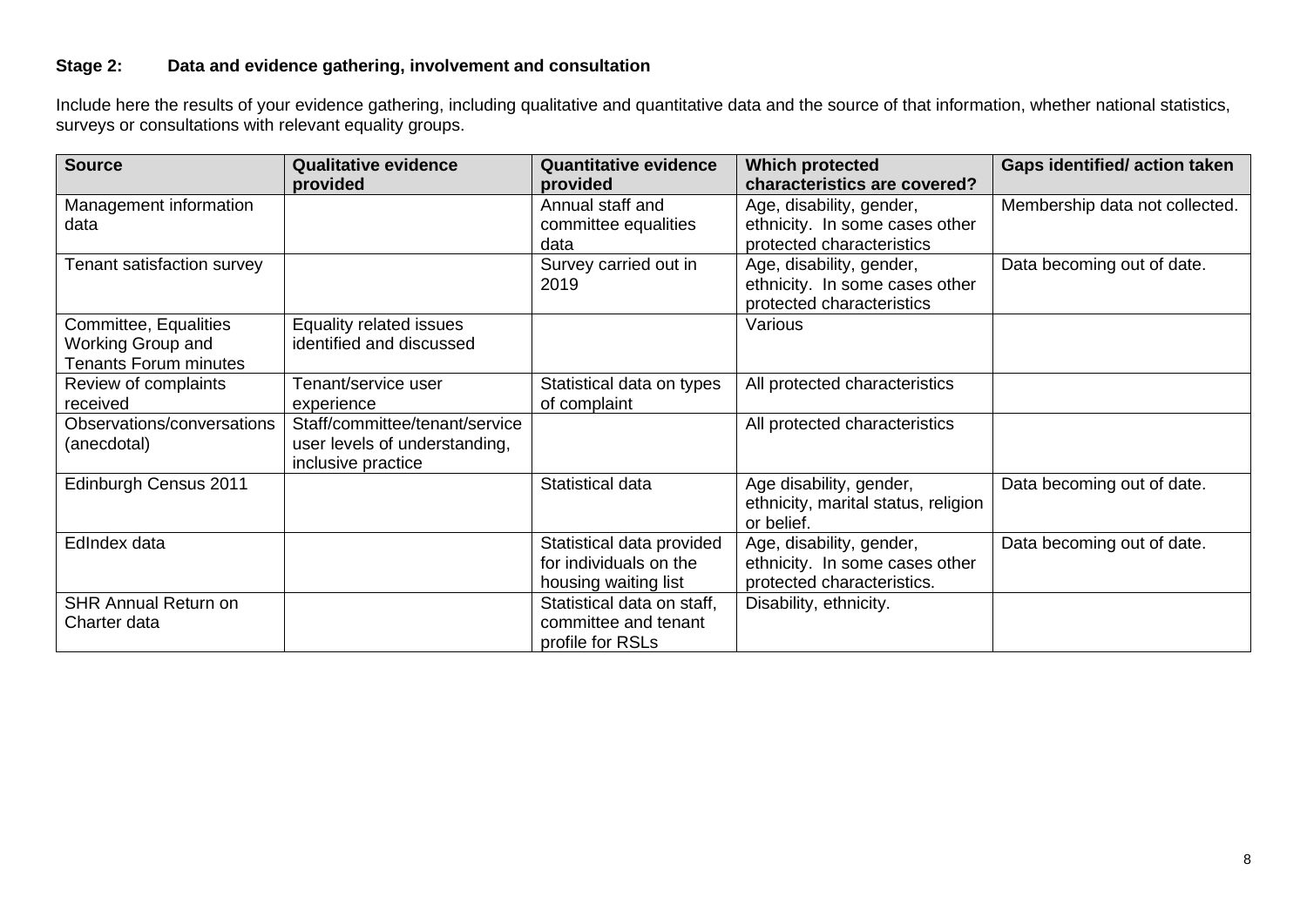| How might the policy impact on people who share protected characteristics? Include both positive |  |
|--------------------------------------------------------------------------------------------------|--|
| and negative impacts.                                                                            |  |

| <b>Protected Characteristic</b>             | <b>Description of Impact</b>                                                                                                                                                                                                                                                                                 |  |
|---------------------------------------------|--------------------------------------------------------------------------------------------------------------------------------------------------------------------------------------------------------------------------------------------------------------------------------------------------------------|--|
| Age                                         | Information on this characteristic is routinely collected and held on<br>individual's record, and must be protected.                                                                                                                                                                                         |  |
| <b>Disability</b>                           | Information on this characteristic is routinely collected and held on<br>tenant records, and must be protected.                                                                                                                                                                                              |  |
| Gender reassignment                         | Information on this characteristic is not routinely collected for<br>tenants and applicants and where it is collected is not held on an<br>individual's record, but rather in an anonymous way. This<br>information can be held for staff and committee members, and<br>therefore will need to be protected. |  |
| Marriage & civil partnership                | Information on this characteristic is routinely collected and held on<br>individual's record, and must be protected.                                                                                                                                                                                         |  |
| Pregnancy & maternity                       | Information on this characteristic is not routinely collected for<br>tenants and applicants and where it is collected is not held on an<br>individual's record, but rather in an anonymous way. This<br>information can be held for staff and committee members, and<br>therefore will need to be protected. |  |
| Race                                        | Information on this characteristic is routinely collected and held on<br>individual's record, and must be protected.                                                                                                                                                                                         |  |
| Religion or belief (including no<br>belief) | Information on this characteristic is not routinely collected. When it<br>is it is not held on an individual's record, but rather in an<br>anonymous way.                                                                                                                                                    |  |
| Sex                                         | Information on this characteristic is routinely collected and held on<br>individual's record, and must be protected.                                                                                                                                                                                         |  |
| Sexual orientation                          | Information on this characteristic is not routinely collected. When it<br>is it is not held on an individual's record, but rather in an<br>anonymous way.                                                                                                                                                    |  |

# *How does the policy promote equality of opportunity?*

The information that we hold on the protected characteristics, whether anonymised or not, helps us to assess the services that we provide to ensure that there is equal access to protected groups. The policy allows us to continue collecting this information, but ensuring at the same time we comply with legislation and protect the information that we hold.

# *How does the policy promote good relations?*

By holding the information we do, we can analyse trends to make sure that any concerning trends are identified and acted upon.